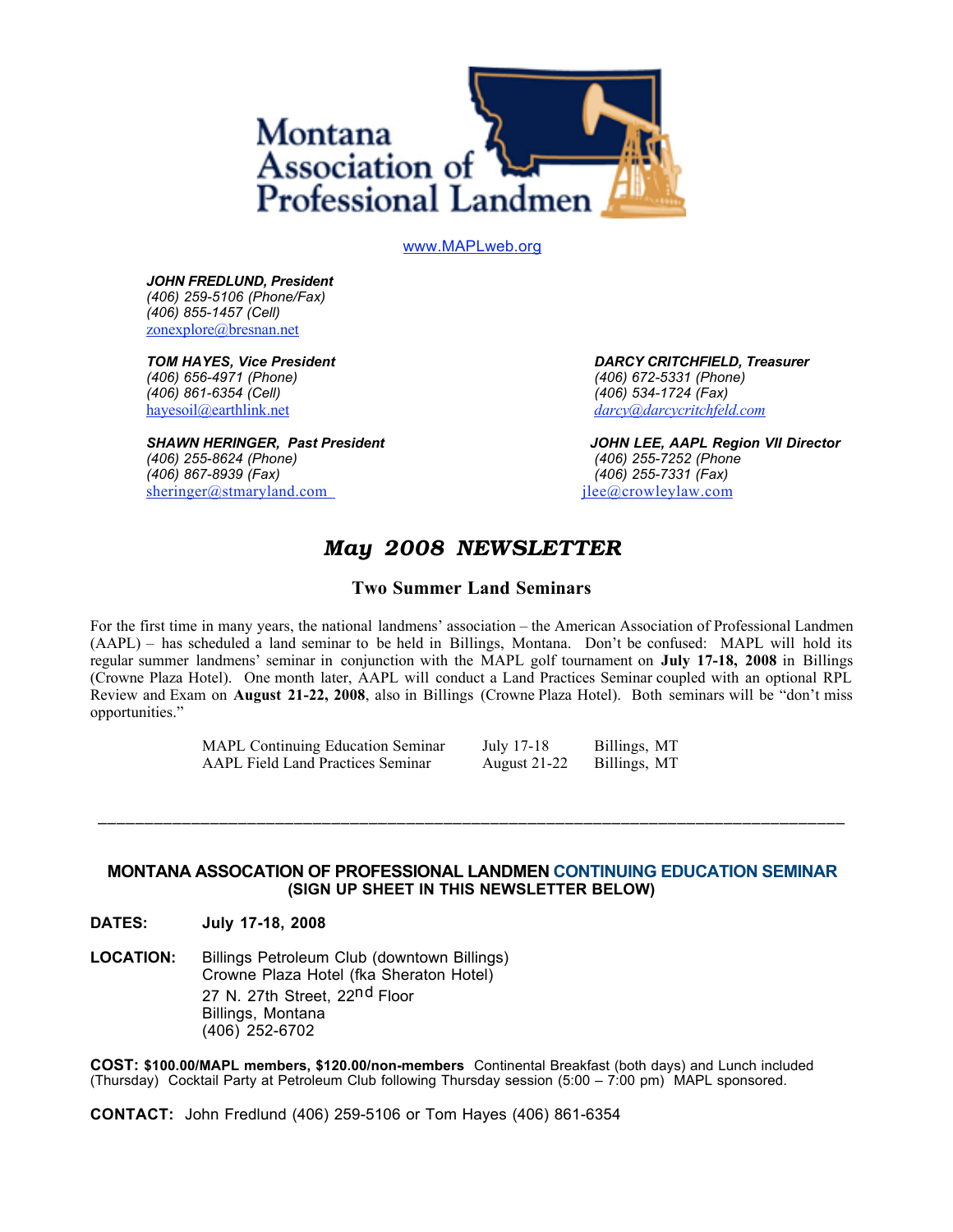## **MAPL CONTINUING EDUCATION SEMINAR TOPICS AND SPEAKERS:**

*10 AAPL recertification credits (pending)*

**"Division Orders (What you didn't think was important is now)"**  Chris Mangen (Attorney - Crowley Law Firm), with Donna Heisler and Valeri Kaae

**"So You Found a New Gas Field. Great. Now what do you do? (Post-discovery essentials)"** Leo Heath (Montana Tech Engineering Professor)

**"Montana Geology – Stratigraphy and Shale Plays"**  Gary Hughes (Independent Montana geologist)

**"Tax Accounting for Independent Contractors, and Other Tax Subjects Affecting Landmen"** Pat White (Accountant with Galusha, Higgins & Galusha)

**"Stipulations on Federal Oil and Gas Leases – how they are determined, and their consequences once surface access is desired (did someone say 'Sage Grouse?')"** Pascual LaBorda and Jim Albano (Bureau of Land Management)

"**The State of Montana O&G Lease Form, State surface access and other controversial issues "** Monte Mason (Montana Department of Natural Resources and Conservation)

**"Lobbying Efforts: How to Effectively Testify at Hearings, and other ways to become an involved Citizen on Industry-related Issues" (will also speak on the "Sage Grouse issue")**  David Galt (President - Montana Petroleum Association)

**"Reservations and Conveyances of Mineral Interests: Interpreting Language, Intent and Duhig"**  Garth Sjue (Attorney - Crowley Law Firm, Williston, ND)

**"Ethics in Business – black, white, gray, and all the colors in between"** Ken Sandvik (employee development and ethics - First Interstate BancSystem, Inc.)

\*\*\*\*\*\*\*\*\*\*\*\*\*\*\*\*\*\*\*\*\*\*\*\*\*\*\*\*\*\*\*\*\*\*\*\*\*\*\*\*\*\*\*\*\*\*\*\*\*\*\*\*\*\*\*\*\*\*\*\*\*\*\*\*\*\*\*\*\*\*\*\*\*\*\*\*\*\*\*\*\*\*\*\*\*\*\*\*\*\*\*\*\*\*\*\*

### **GARY KABEARY MEMORIAL GOLF TOURNAMENT (SIGN UP SHEET IN THIS NEWSLETTER BELOW)**

- **DATE / TIME:** July 18, 2008 (Friday) 1:00 p.m. Shotgun Start
- **LOCATION:** Laurel Golf Club (in Laurel, Montana) (west on I-90, exit north at Laurel main exit, under the overpass, then left on frontage road \_ mile to sign)
- **COST:** \$90.00. Cost includes 18 holes of golf (in a highly scientific 4-person scramble format), cart, steak dinner, a few choice beverages and numerous chances at lucrative prizes.
- **CONTACT**: Donna Heisler at 247-8726 (Work) or 248-3518 (Home) or Keven Reinschmidt at (406) 259-8790 (Office) or (406) 248-7026.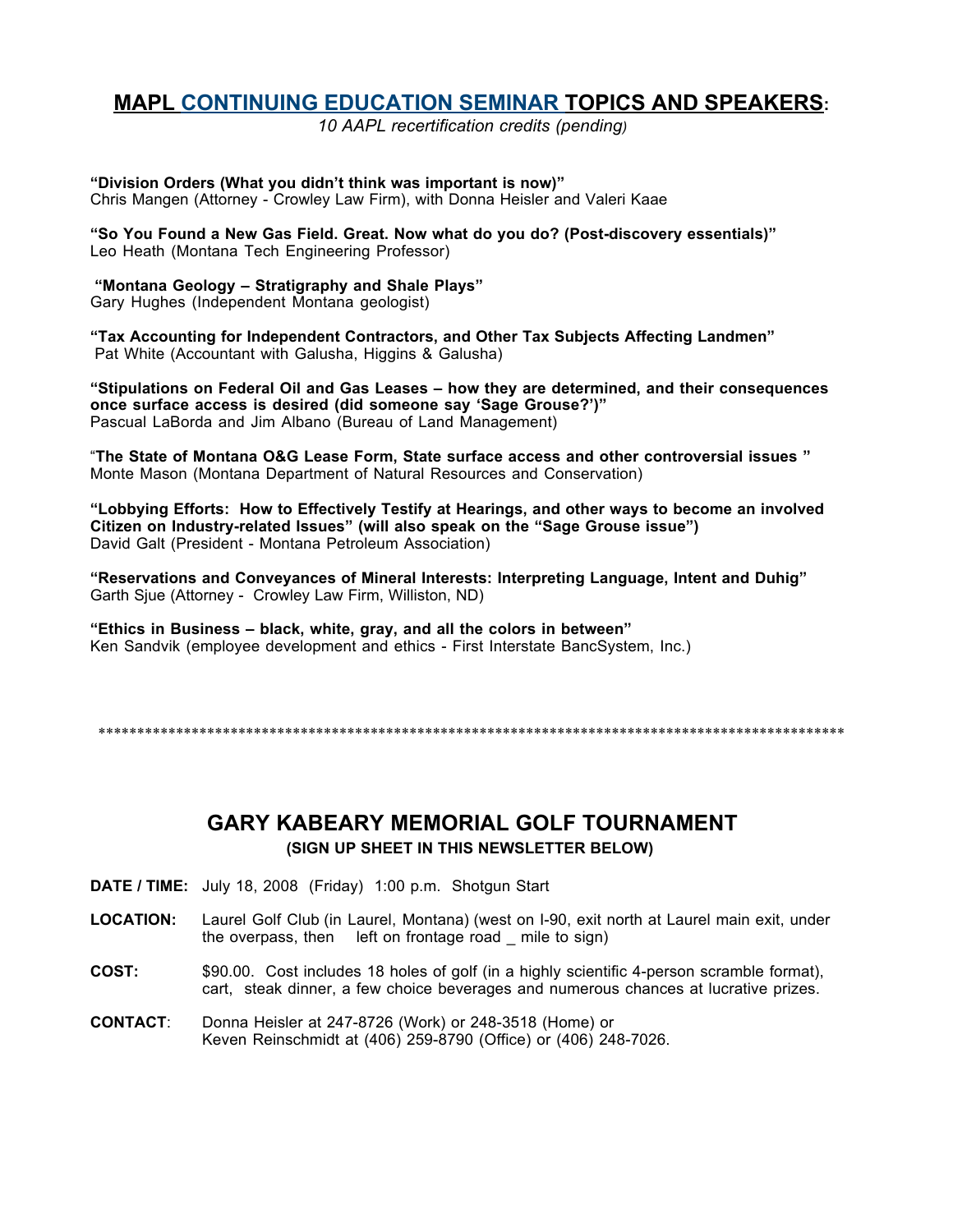# **MAPL LANDMAN'S 2008 EVENT REGISTRATION FORM**

| <b>MAPL Continuing Education Seminar.</b> | July 17-18, 2008, Crown Plaza Hotel.<br>Registration deadline is July 14th.                                   |
|-------------------------------------------|---------------------------------------------------------------------------------------------------------------|
| <b>GOLF TOURNAMENT</b>                    | July 18, 2008 1:00 start. Laurel Golf Club<br>Registration deadline is July 6 <sup>th</sup> .                 |
| <b>GOLF SPONSORSHIP</b>                   |                                                                                                               |
|                                           |                                                                                                               |
|                                           |                                                                                                               |
|                                           |                                                                                                               |
|                                           |                                                                                                               |
|                                           |                                                                                                               |
|                                           |                                                                                                               |
|                                           | 18-Hole Handicap: _______________________ If no handicap, what is your average 18-hole score: _______________ |

| <b>EVENT</b>                                                   |               | <b>COST</b> | <b>AMOUN</b> |
|----------------------------------------------------------------|---------------|-------------|--------------|
| <b>IMAPL CONTINUING EDUCATION SEMINAR-member</b>               |               | \$100.00    |              |
| MAPL CONTINUING EDUCATION SEMINAR-non-member                   |               | \$120.00    |              |
| <b>GOLF TOURNAMENT and DINNER</b>                              |               | 90.00<br>\$ |              |
| <b>GOLF TOURNAMENT SPONSOR</b><br>dollar amount is appreciated | any           |             |              |
|                                                                | <b>TOTAL:</b> |             | \$           |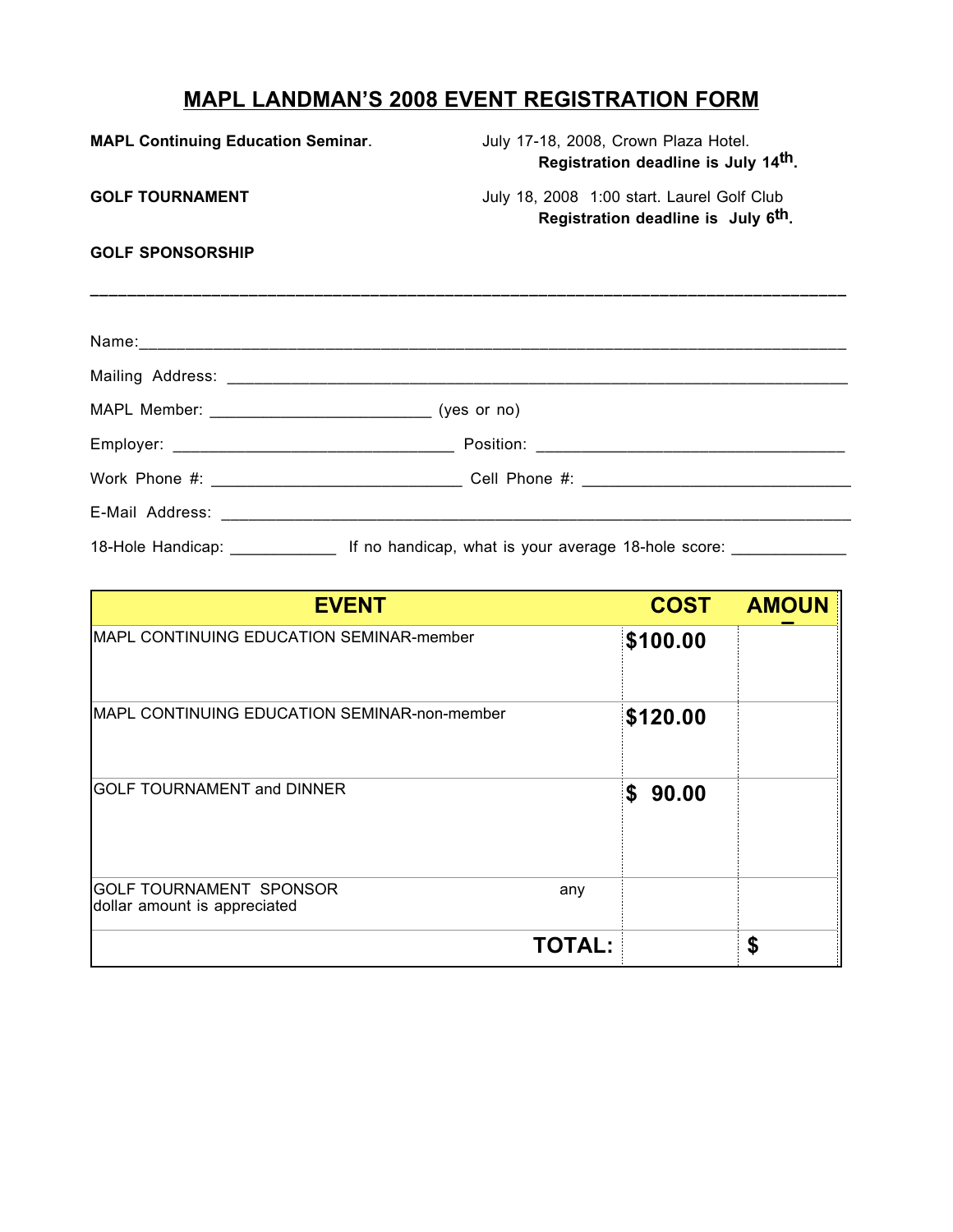### **Checks made payable to: "MAPL"**

## **Mail to: MAPL, P.O. Box 1911, Billings, MT 59103 MAPL SCHOLARSHIP - 2008**

If you are a MAPL member in good standing with membership dues fully paid and wish to nominate your child or grandchild for a **\$500.00 scholarship**, please complete the form below and mail it to MAPL, PO Box 1911, Billings, Montana 59103. The drawing for the scholarship will be held the evening of **July 18th** at the golf tournament dinner in Laurel. **(see Application form below)**

**General Qualifications**: Applicant must be a MAPL member in good standing with dues paid.

**One nomination per member**. Nominee must be a child or grandchild of the MAPL member. Nominee must be enrolled in an institution for advanced education.

**Subject to Verification**: The MAPL Executive Committee reserves the right to verify the academic status of the nominee and the nominee's enrollment in the chosen scholastic institution.

**\*\*\*\*\*\*\*\*\*\*\*\*\*\*\*\*\*\*\*\*\*\*\*\*\*\*\*\*\*\*\*\*\*\*\*\*\*\*\*\*\*\*\*\*\*\*\*\*\*\*\*\*\*\*\*\*\*\*\*\*\*\*\*\*\*\*\*\*\*\*\*\*\*\*\*\*\*\*\*\*\*\*\*\*\*\*\*\*\*\*\*\*\*\*\*\*\*\***

# **2008 MAPL SCHOLARSHIP APPLICATION**

| (College or School Attending or Will Attend)     |
|--------------------------------------------------|
|                                                  |
| (High School - Senior; College - Freshman, etc.) |
|                                                  |

**Mail to: MAPL, P.O. Box 1911, Billings, MT 59103**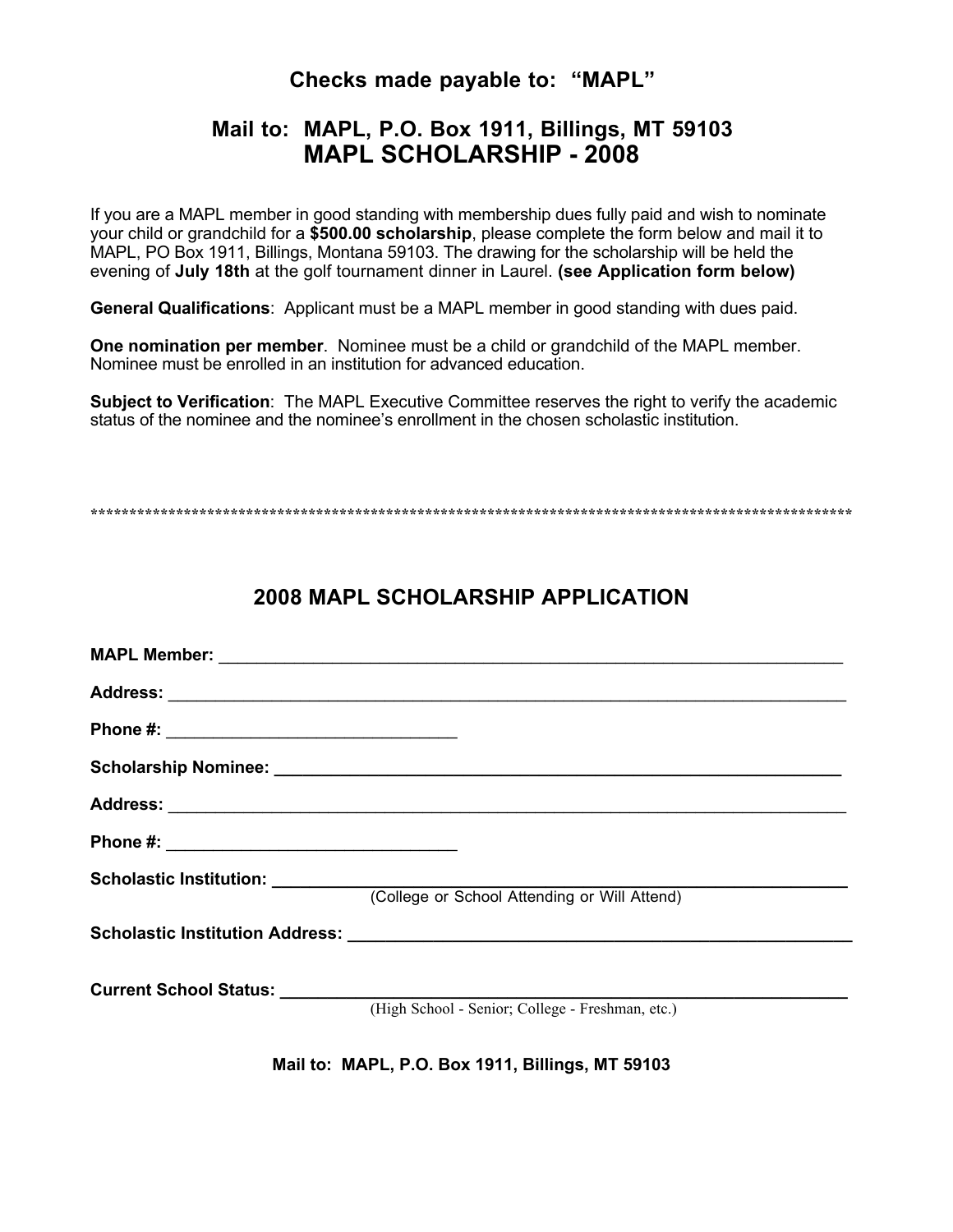## Montana Association of Professional Landmen

#### MEMBERSHIP APPLICATION

AND ANNUAL DUES INVOICE

Please provide the following information and return this form along with a check in the amount of \$20.00 for Active Members or \$10.00 for Life Members to cover dues for the Fiscal Year (July1 through June 30) 2008-2009

MAIL TO: MAPL PO Box 1911 Billings, MT 59103-1911

Dues period covers one fiscal year (July 1 through June 30 of the following year).

For New Members, the joining fee/dues covers the period from the day you join through the end of the current fiscal year.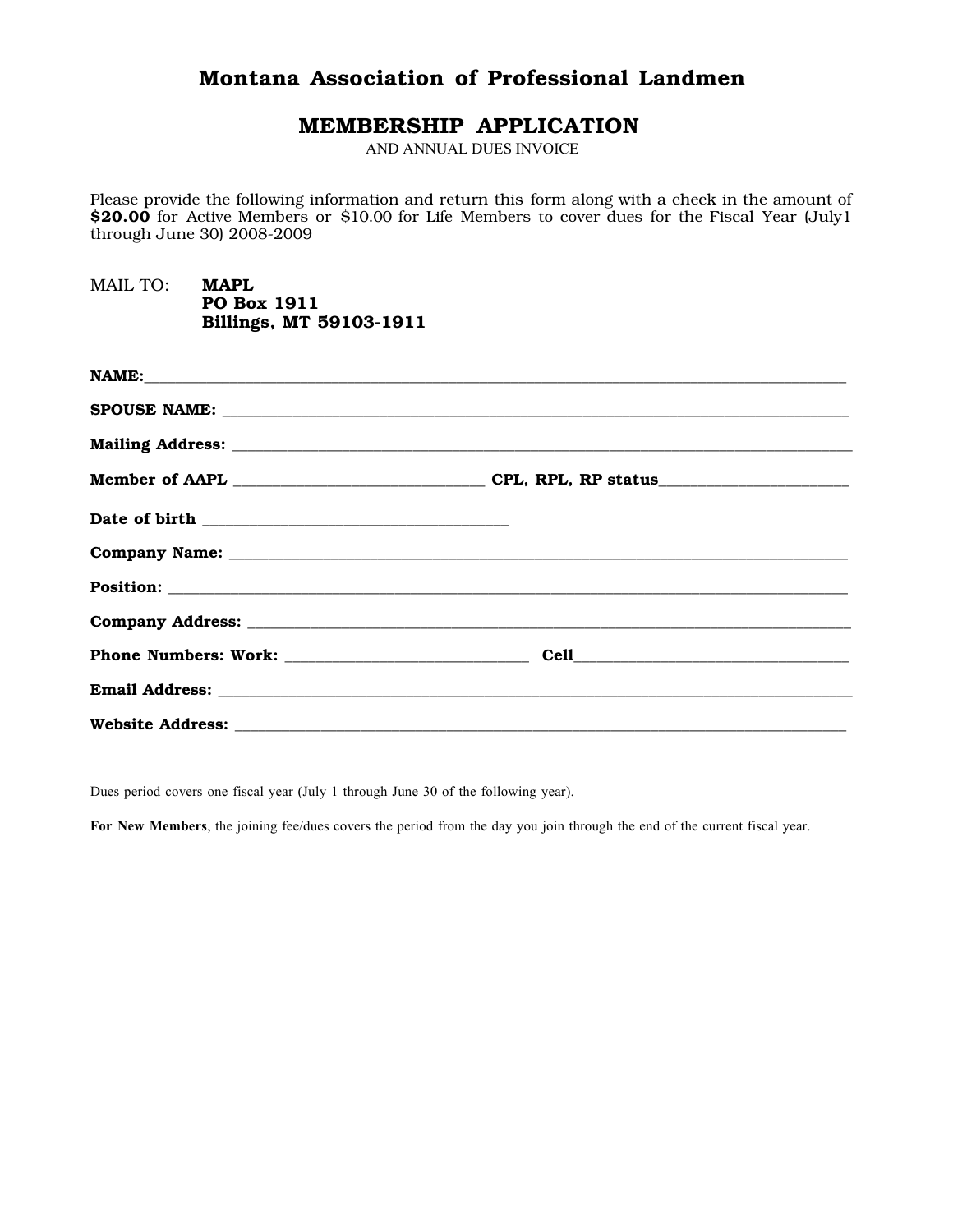# **2008-2009 MAPL OFFICERS BALLOT**

Active MAPL members: Please mark your choice with an "X" and return to MAPL by July 6, 2008. If you wish to keep your ballot confidential, please cut where appropriate and return to MAPL in a separate envelope.

| <b>PRESIDENT:</b>           | <b>TOM HAYES</b>      | For___________ Against_________   |
|-----------------------------|-----------------------|-----------------------------------|
|                             |                       |                                   |
| VICE PRESIDENT: VALERI KAAE |                       | For___________ Against__________  |
| <b>TREASURER:</b>           | <b>PATRICK BEDDOW</b> | For___________ Against___________ |
| <b>SECRETARY:</b>           | <b>TOM HAUPTMAN</b>   | For___________ Against___________ |

#### **Welcome NEW MAPL Members (since January)!**

| Mona Ables          | Samson Resources Co.  | Tulsa, OK        |
|---------------------|-----------------------|------------------|
| Mark Bucksath       | Independent           | Story, WY        |
| Chance Chandler     | Lonetree Energy       | Plentywood, MT   |
| Mark Dickson        | Independent           | Billings, MT     |
| Nicole Gorham       | Ursa Major, LLC       | Billings, MT     |
| Jim Kemph           | Capital Land Services | Hailey, ID       |
| James R. Larson     | Independent           | Shelby, MT       |
| <b>Austin Mater</b> | Lonetree Energy       | Lakewood, CO     |
| Robert Mosoronchon  | Ptarmigan Lands LP    | Calgary, Alberta |
| Victoria Smith      | Ptarmigan Lands LP    | Calgary, Alberta |
| Fredrick Taylor     | Independent           | Spokane, WA      |

#### **And, with sadness, we say farewell, good friends. . .**

Attorney **Kemp J. Wilson** died in Red Lodge on April 5, 2008 at the age of 70. A lifelong Montanan, Mr. Wilson lived in Billings, Forsyth, Sidney, Glendive, Helena, Bozeman, Missoula and Red Lodge. He was a member of the Crowley, Haughey, Hanson, Toole and Dietrich firm in Billings for more than 30 years. He was a member of the Rocky Mountain Oil and Gas Institute and served on the International Oil and Gas Commission. After law, he served as Carbon County attorney. Mr. Wilson is survived by his wife, Linda, three daughters and four sons.